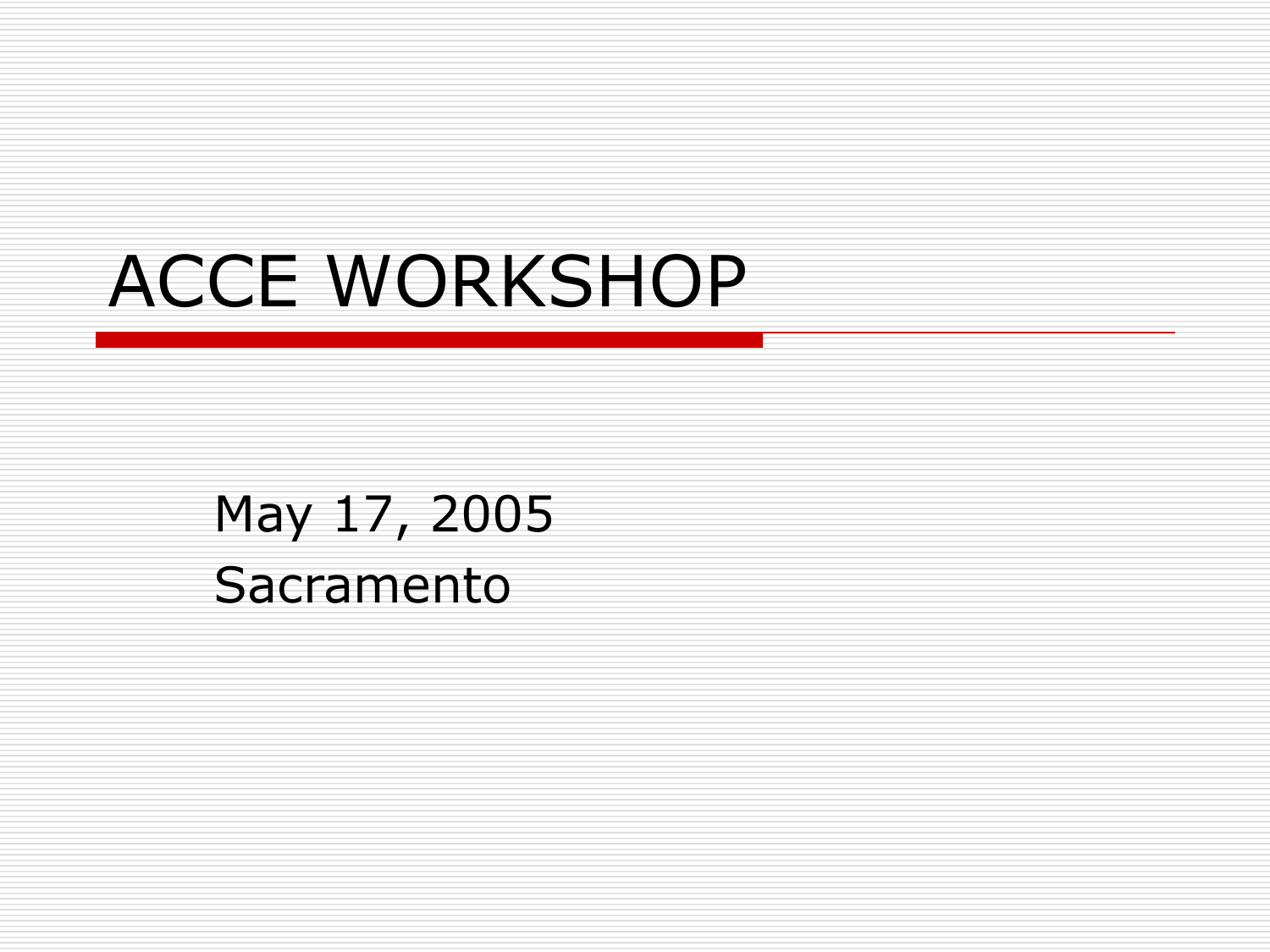# COMMUNITY COLLEGE BUDGET

**□** January Highlights

- $\blacksquare$  COLA 3.93%
- Growth 3%
- \$31.4 million base restoration
- **S20 million-vocational course articulation**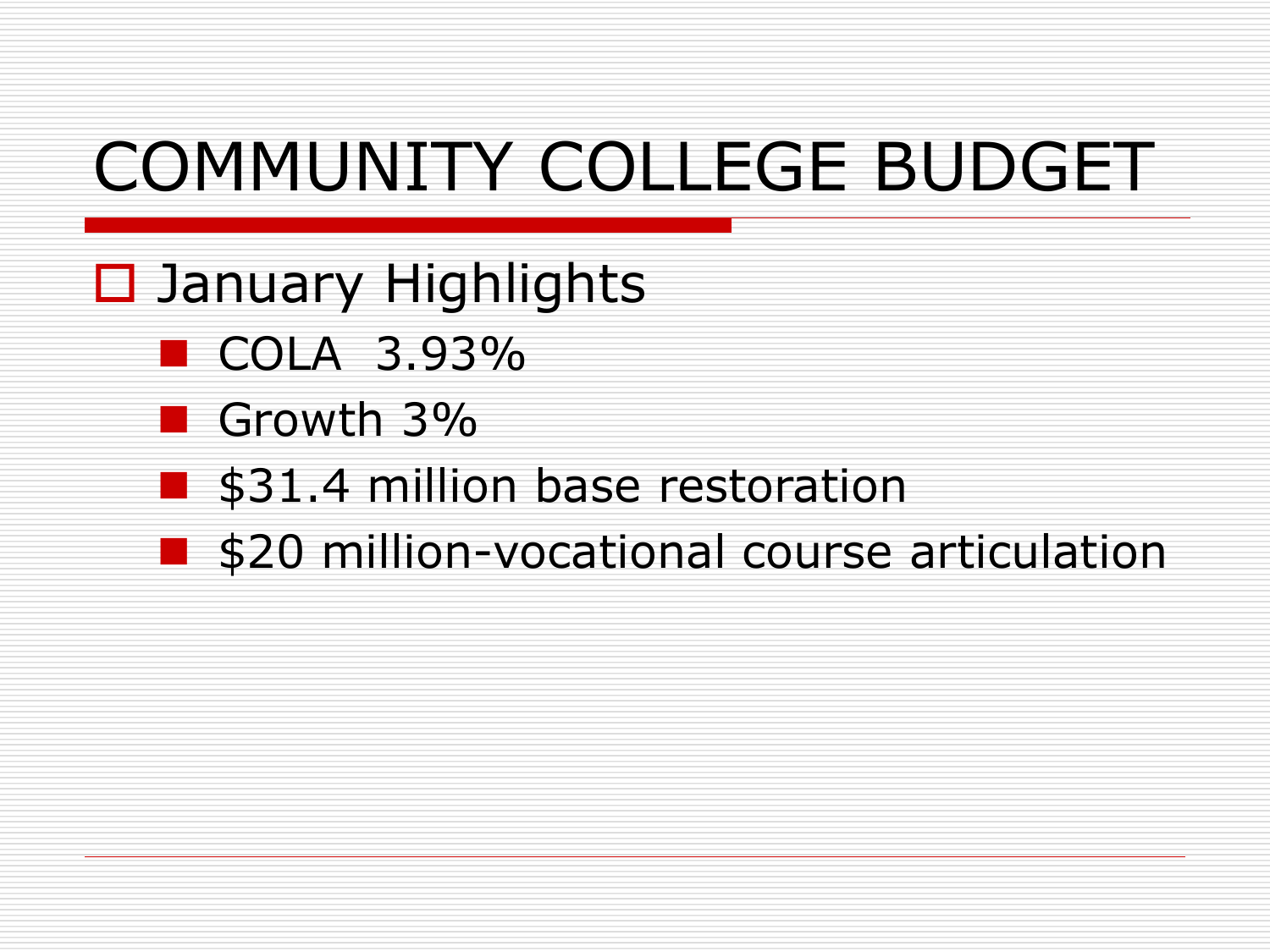## May Revise

#### $\square$  \$54 million increase

- $\blacksquare$  COLA to 4.23%
- **Credit equalization \$40 million**

### $\square$  One-time monies

- $\blacksquare$  \$10 million in nursing start up and equipment
- **S** \$17.4 million added to voc ed articulation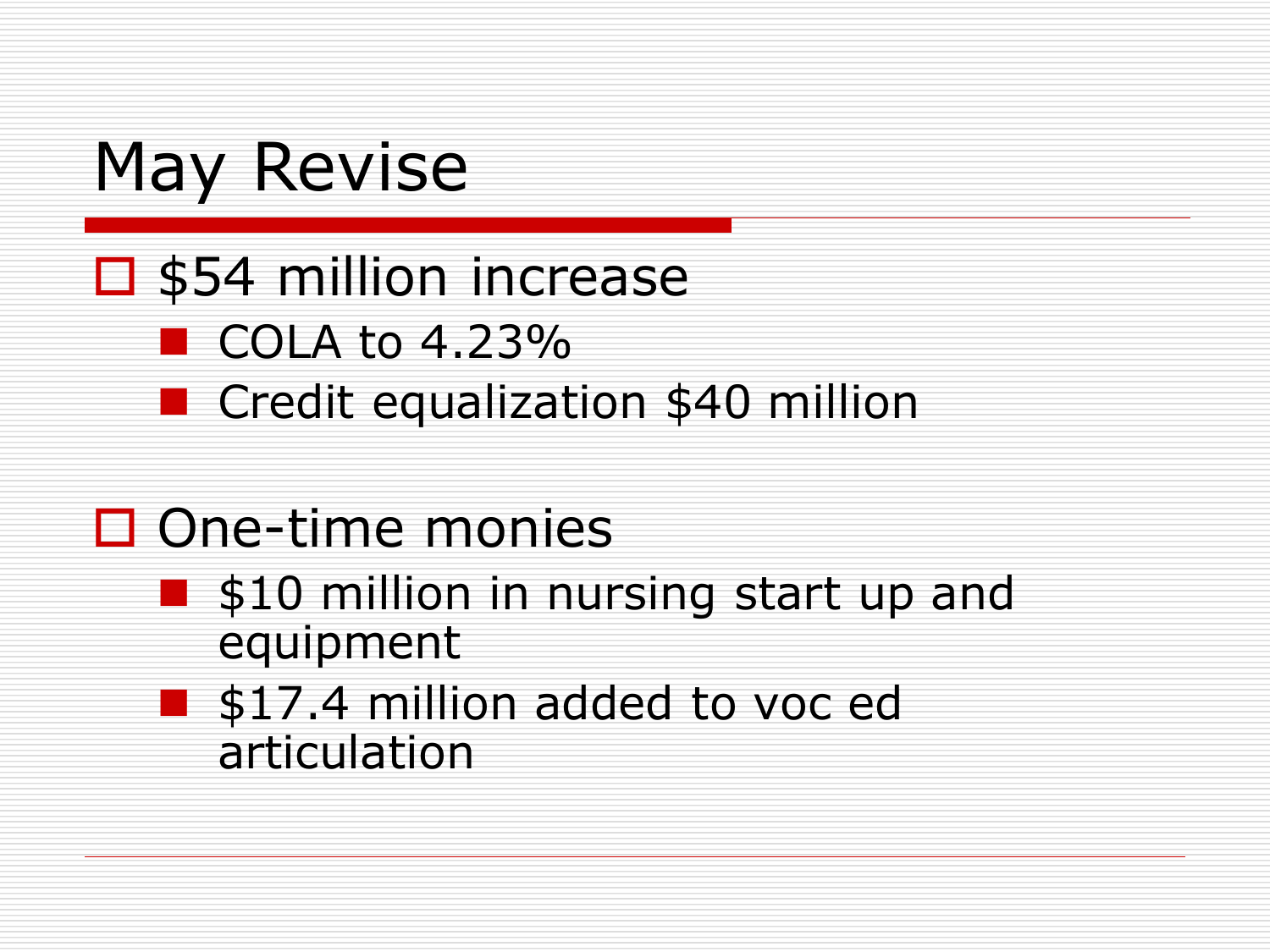### PER STUDENT FUNDING

#### □ Proposed 05-06

#### **Community Colleges \$4465**

 $\blacksquare$  K-12 \$7402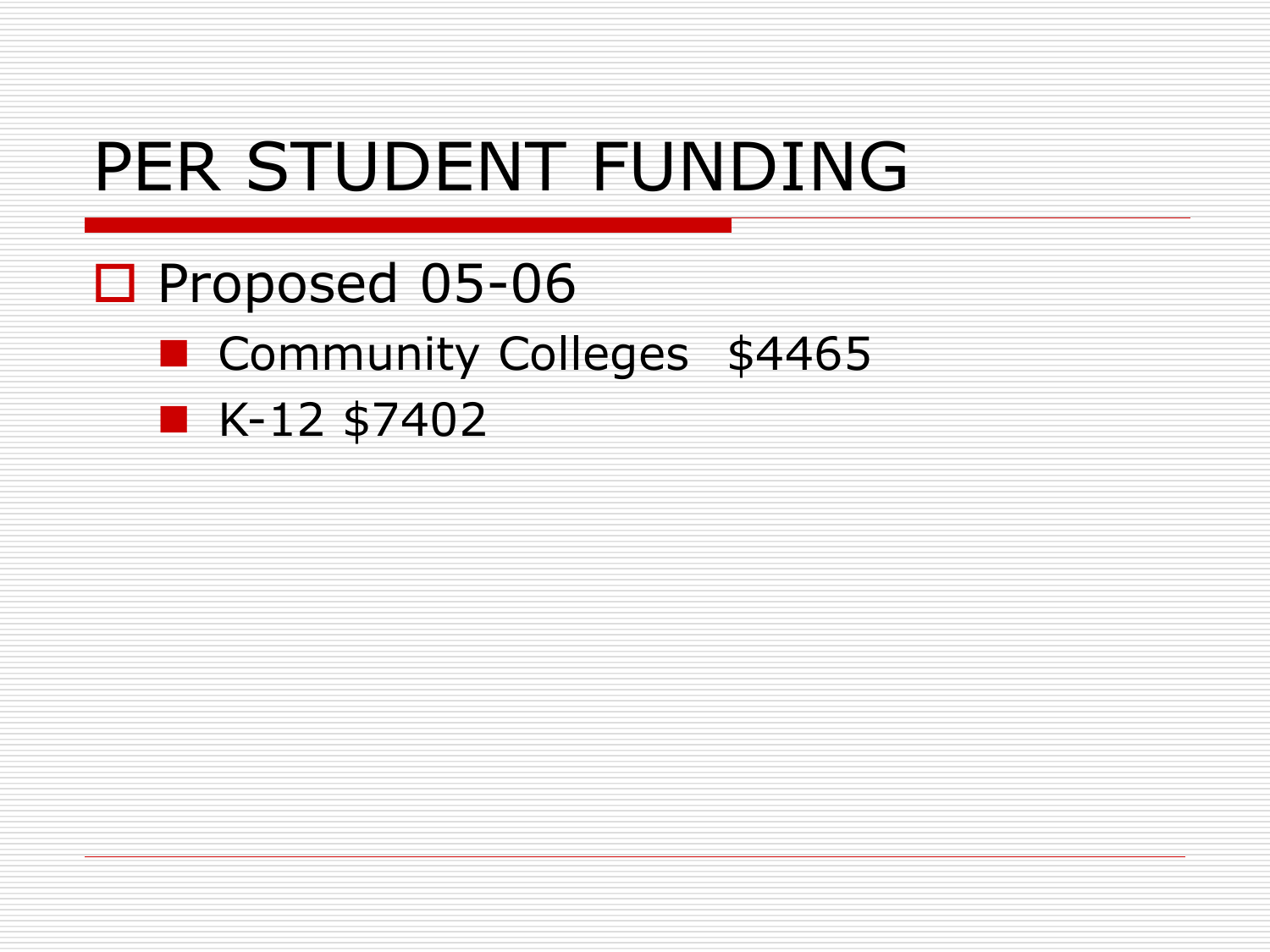### ISSUES

**O** Current year \$33 million property tax shortfall AB 1402 fixes problem for future \$31.4 million in base not backfilled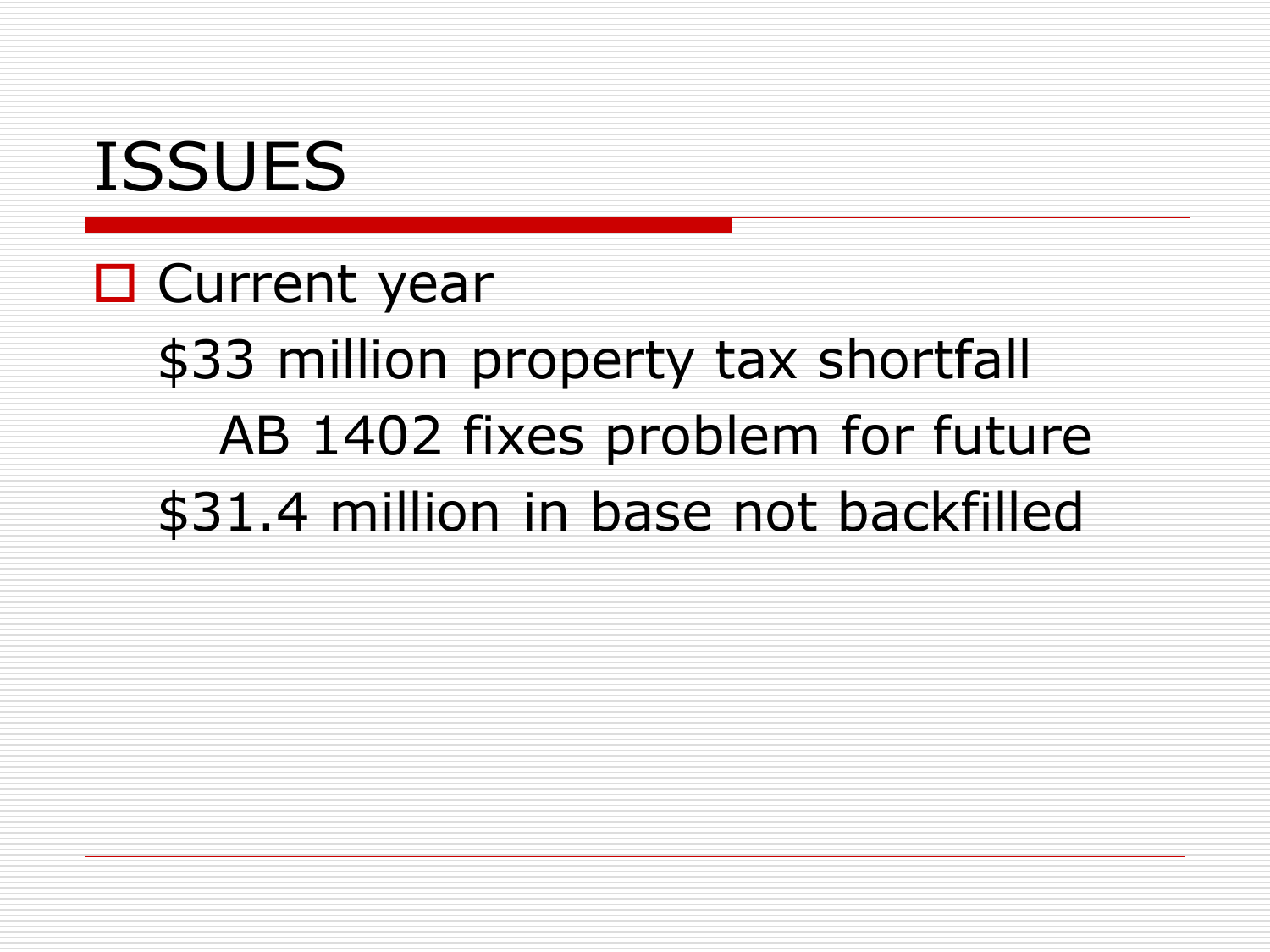### ISSUES

#### **□** Budget year

- \$54.4 million property tax shortfall
	- $\Box$  Fixed in May Revise
- **S** \$12.9 million student fees overestimate
	- $\Box$  Fixed in May Revise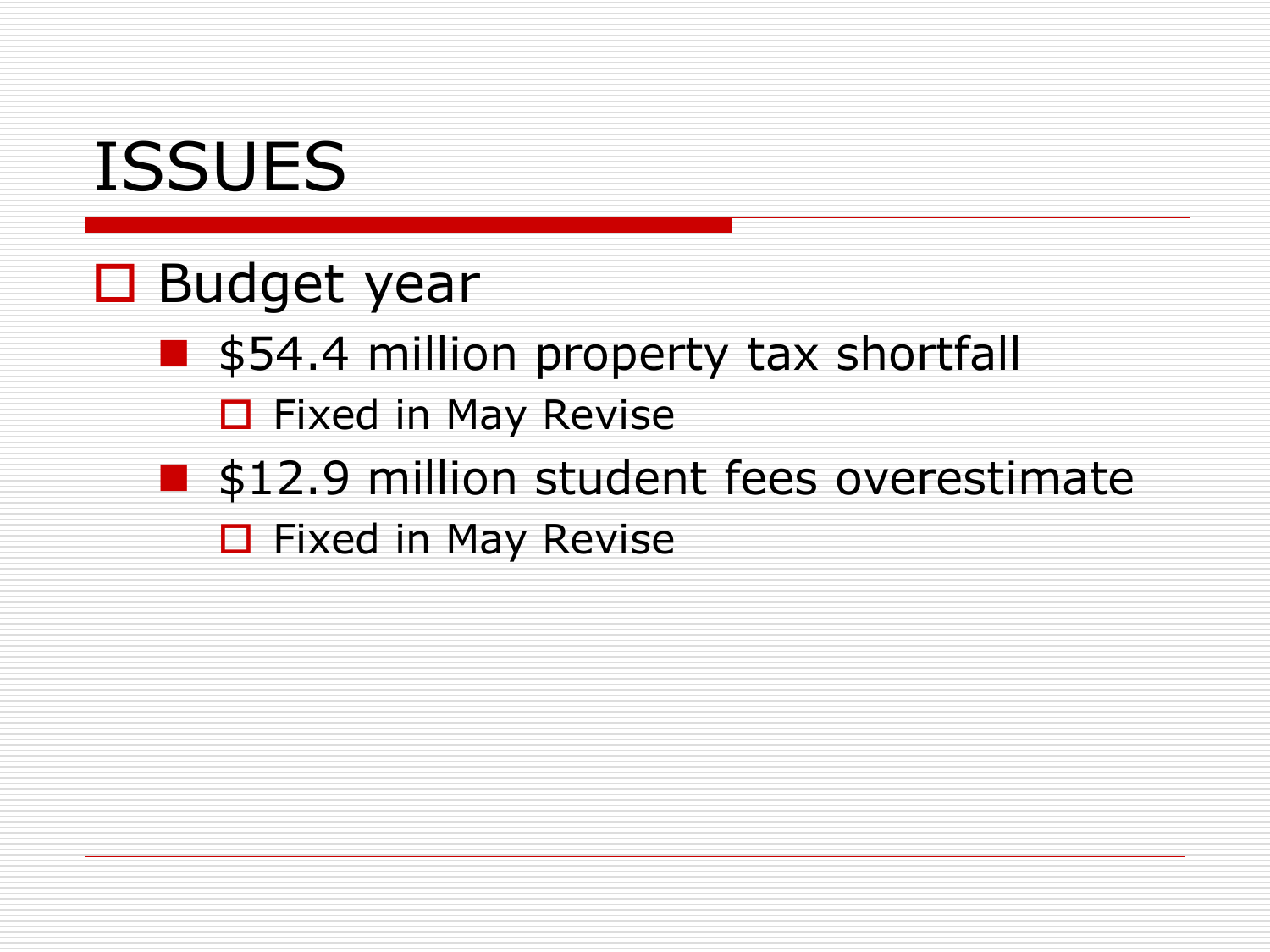### Proposition 98

#### □ Shortfall

- **Current year** \$3.4 billion
- Budget year \$3.8 billion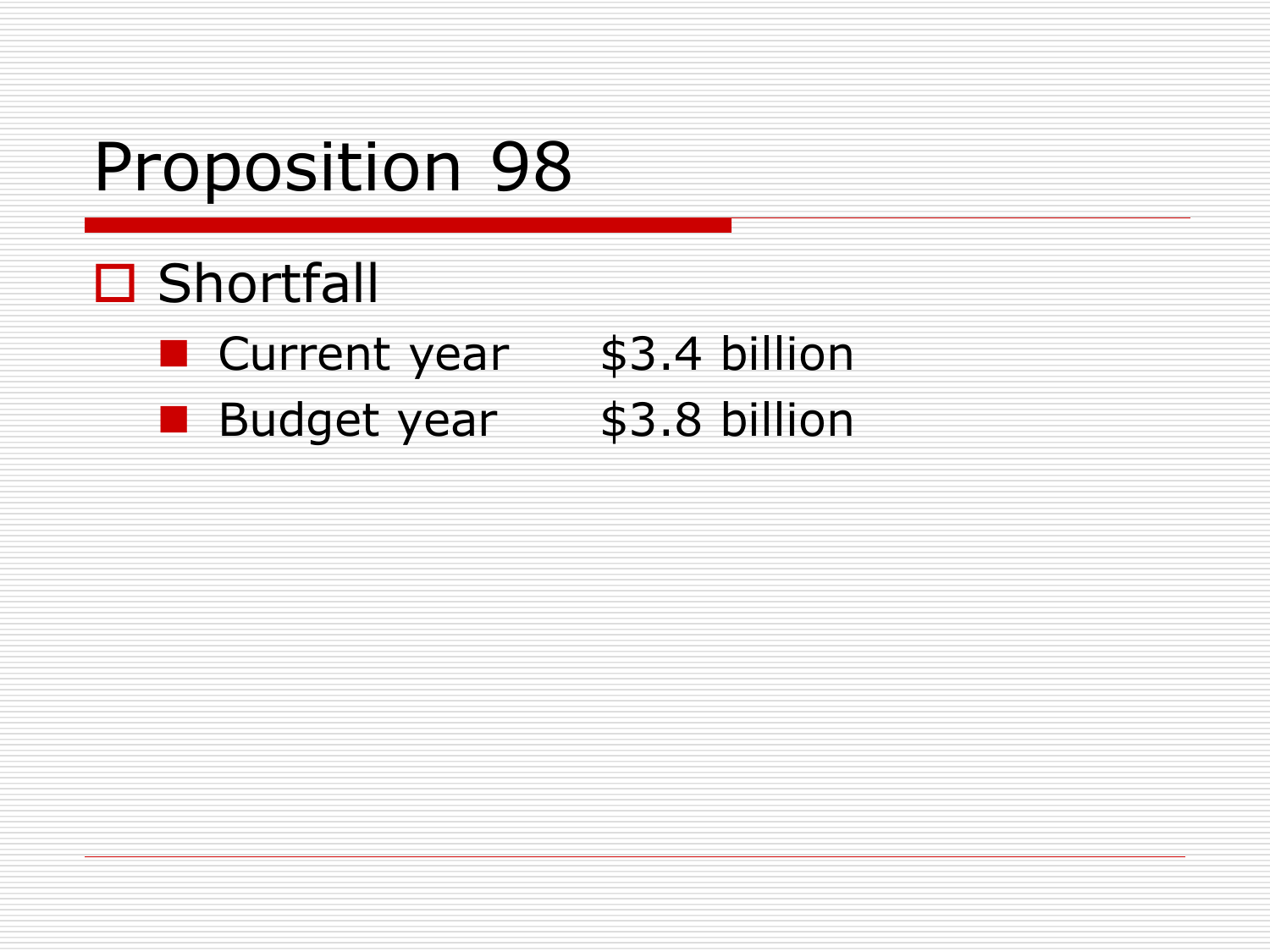## Retirement

- □ Governor proposes to shift 2% to locals
	- **S40 million impact on community** colleges
	- Senate budget subcommittee rejects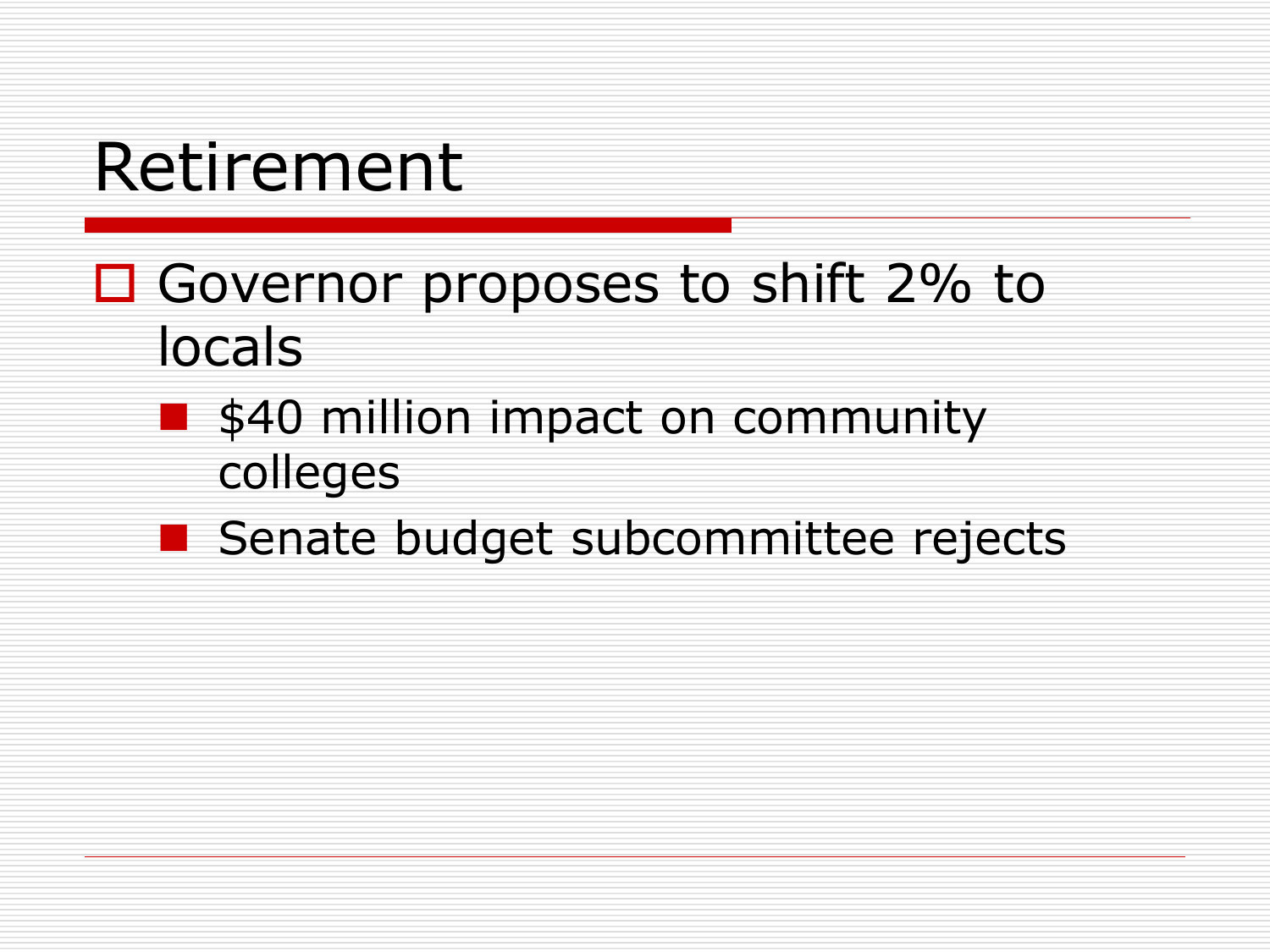### Democratic Proposal

#### □ Add \$2 billion to 98

#### Governor's promise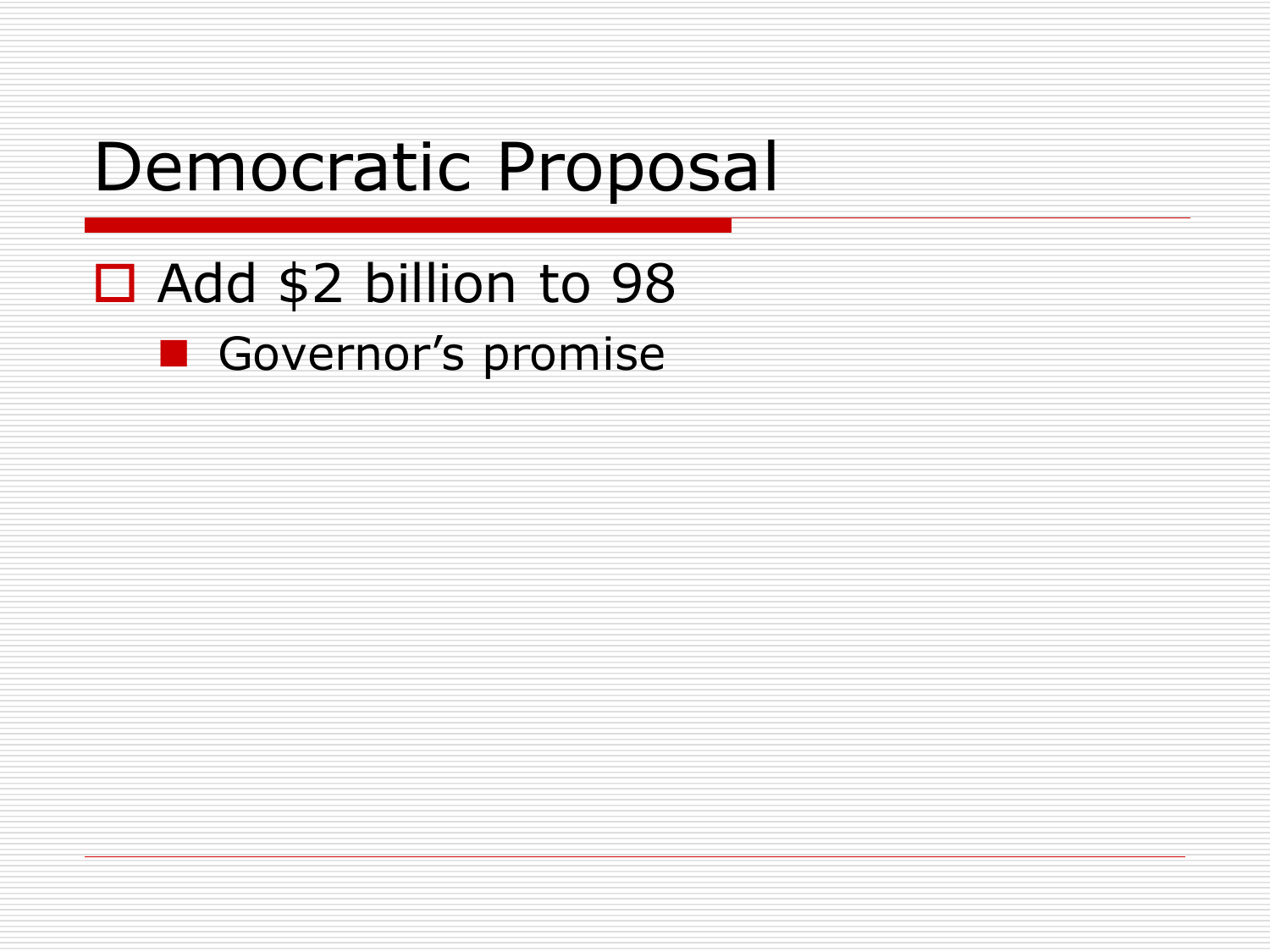# Community College Strategy

■ Advocate for System Budget Proposal

- **5215,688,000 ongoing** 
	- $\Box$  10.75% of \$2 billion
- **586,666,000 one-time** 
	- $\square$  Includes \$33 million backfill
- \$31.4 million hole in current year